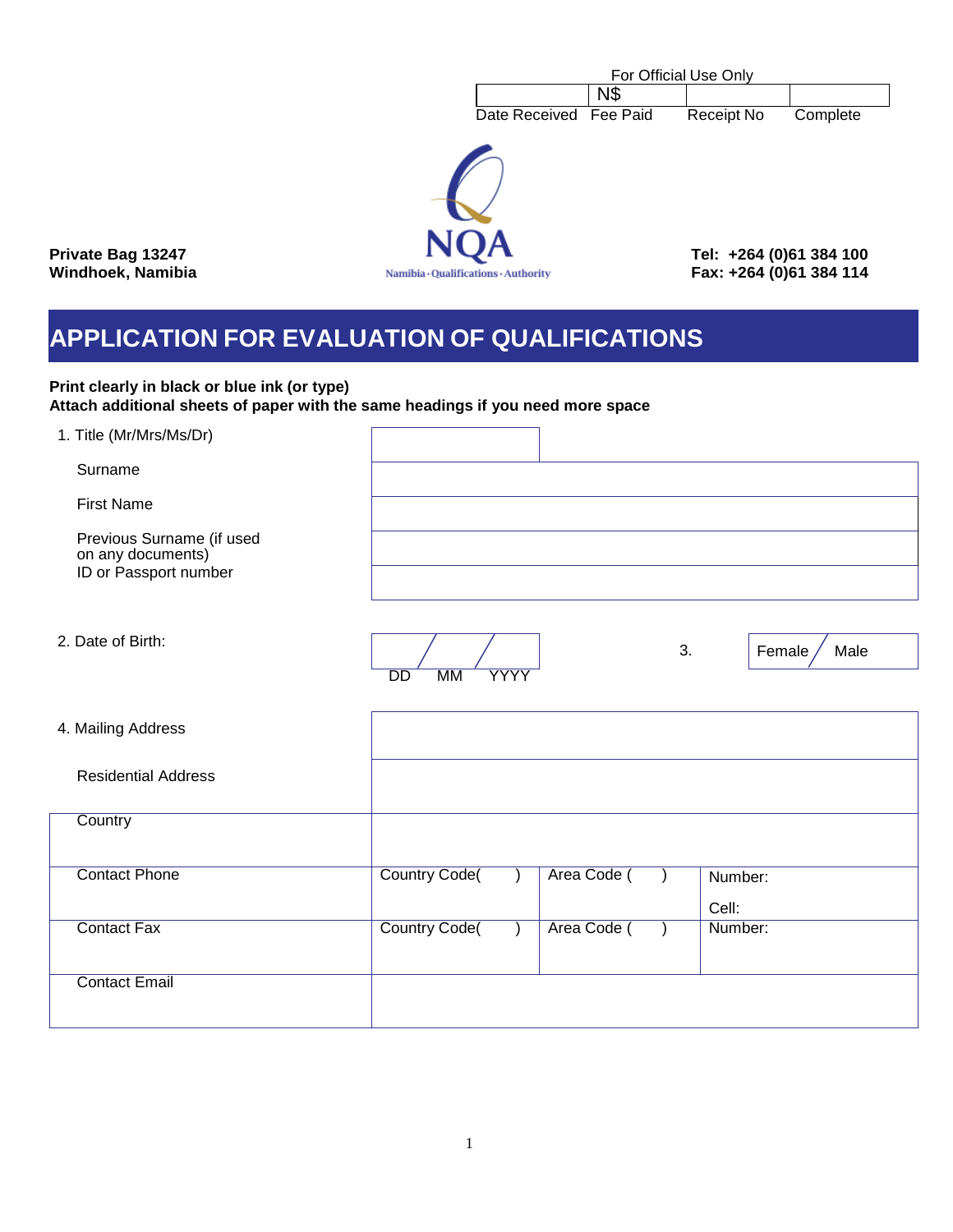# **5. QUALIFICATION/AWARD TO BE EVALUATED**

## **NOTE: If the space below is not enough, please add additional pages**

| Name of Qualification or Award | Name of Issuing Authority/Institution | <b>Country</b> |
|--------------------------------|---------------------------------------|----------------|
| 1.                             |                                       |                |
| 2.                             |                                       |                |
| 3.                             |                                       |                |
| 4.                             |                                       |                |
| 5.                             |                                       |                |

### **NOTE:**

| 1. You must provide:                | a)       | a certified copy of each degree, diploma or certificate awarded;<br>and                                                                         |
|-------------------------------------|----------|-------------------------------------------------------------------------------------------------------------------------------------------------|
|                                     | b)       | the complete, official academic record of each award (Progress)<br>reports, provisional results and examination results are not<br>acceptable). |
|                                     | C)       | a copy of any previous evaluation undertaken by the NQA of any<br>or all of the qualifications listed.                                          |
| 2. You must provide (if available): | a)<br>b) | statements of course hours and credits; and<br>a syllabus or course prescription for each qualification, trade or<br>technical course studied.  |

*If you submit forged, altered or falsified documents, an evaluation will not be issued. The NQA then reserves the right to share the information with institutions and government agencies as appropriate*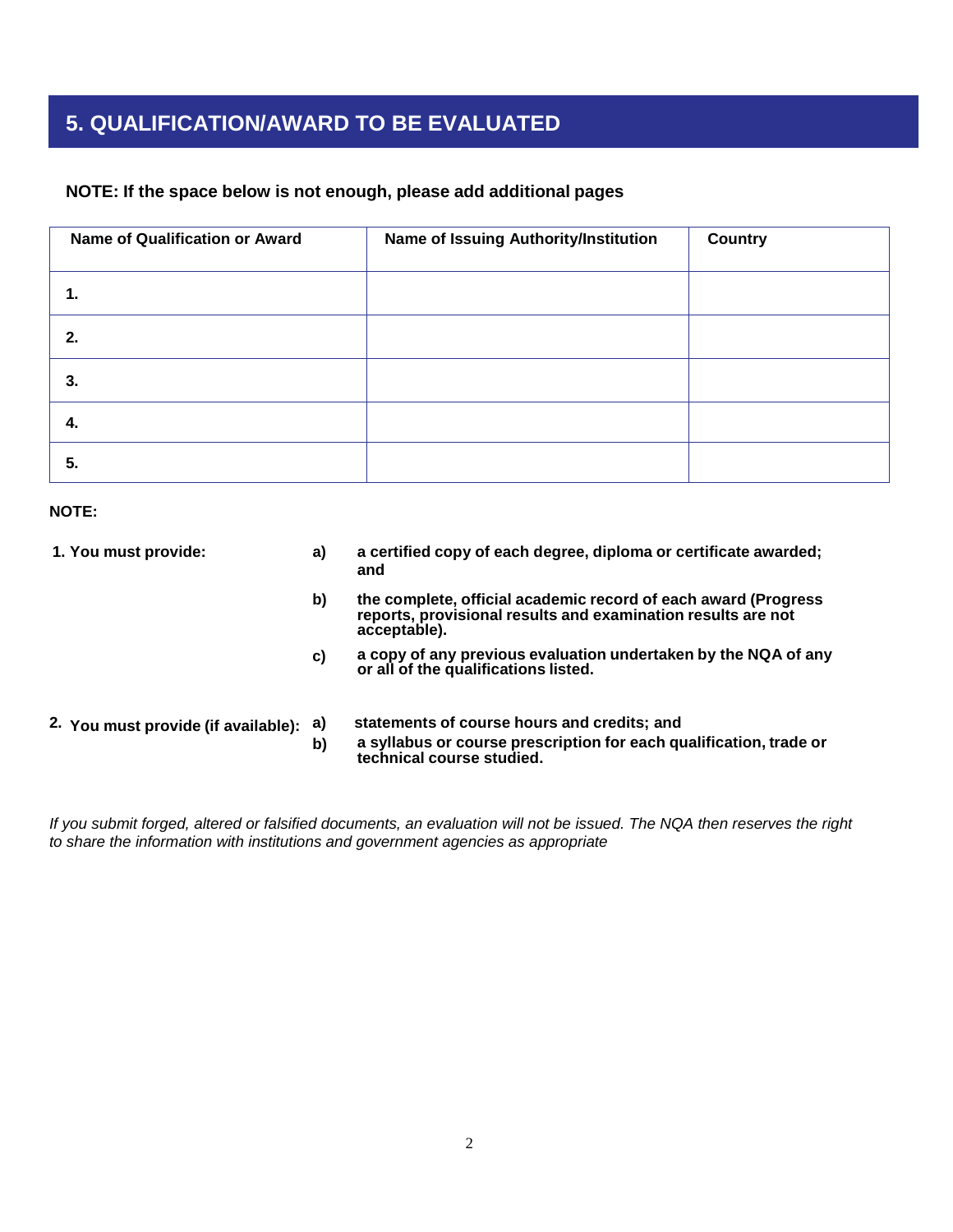# **6. HISTORY OF EDUCATIONAL INSTITUTIONS ATTENDED**

List ALL educational qualifications, beginning with your highest school qualification and **ending with your latest qualification/award**

| <b>Name of Qualification or Award</b> | <b>Name of Institution</b> | <b>Country</b> |
|---------------------------------------|----------------------------|----------------|
|                                       |                            |                |
|                                       |                            |                |
|                                       |                            |                |
|                                       |                            |                |
|                                       |                            |                |
|                                       |                            |                |

# **7. APPRENTICESHIPS**

If you served an apprenticeship you **must** provide certified copies of your completion of apprenticeship certificate or your contract of apprenticeship.

If you did not serve an apprenticeship, you **must** provide detailed testimonials from past and present employer(s) detailing your trade or technical training.

> *If you submit forged, altered or falsified documents, an evaluation will not be issued. The NQA then reserves the right to share the information with institutions and government agencies as appropriate.*

- **NOTE: ●** Do not send original documents unless specifically requested by the NQA.
	- **●** Facsimiles or photocopies of copies are not acceptable.
	- **●** Certified documents are retained by the NQA for record and reference purposes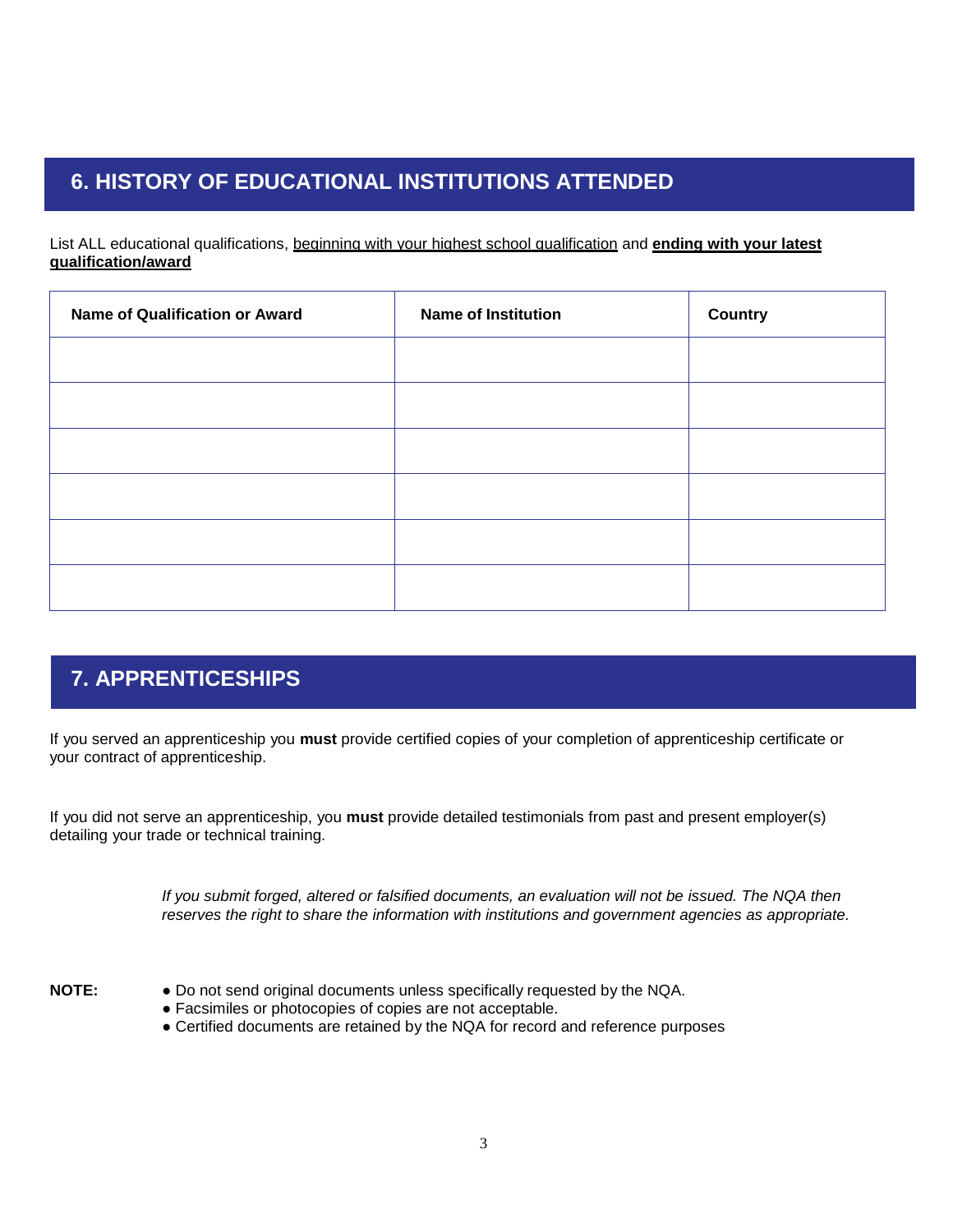# **8. EVALUATION RESULTS**

Evaluation results will only be issued to the applicant. Evaluation results will be made available by mail or personal collection according to the client's instruction. Evaluation reports will under no circumstances be faxed or e-mailed.

| I wish to receive the Evaluation Result by:                                                                                          | Courier Service (Should be paid □<br>by the Receiver) |  |  |
|--------------------------------------------------------------------------------------------------------------------------------------|-------------------------------------------------------|--|--|
|                                                                                                                                      | <b>Personal Collection</b>                            |  |  |
| A certified copy of the Evaluation Report may be issued to another party if specifically requested and paid for by the<br>applicant. |                                                       |  |  |

Please issue certified copy to:

Name:

Address: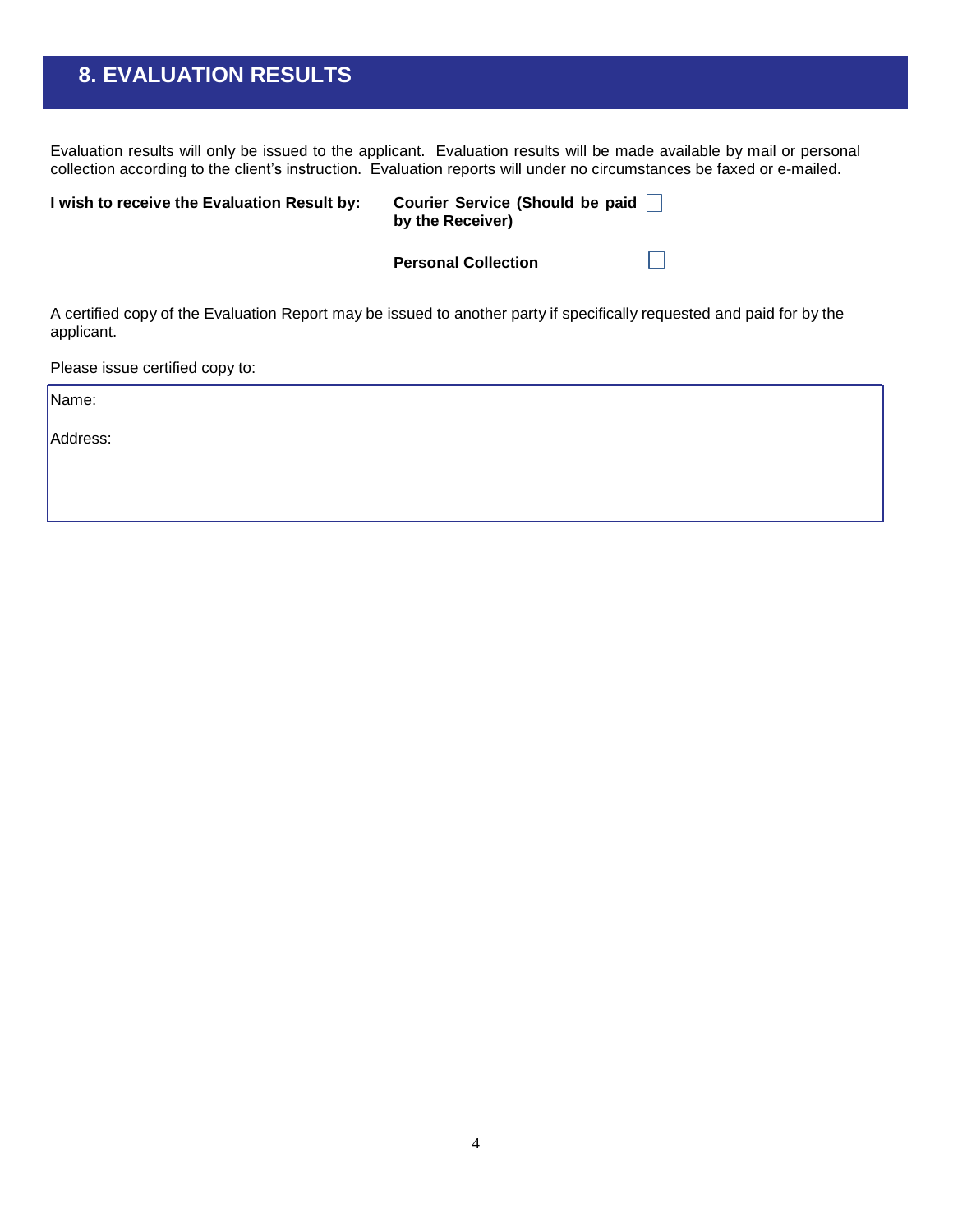#### **Have you completed all the relevant sections of the form?**

### **Have you enclosed CERTIFIED COPIES of all relevant supporting documents?**

- $\Box$  Highest School Certificate
- $\Box$  Each degree, diploma or certificate awarded
- $\Box$  Complete, official academic record of each award
- $\Box$  Statements of course hours and credits
- $\Box$  A syllabus or course prescription for each qualification, trade or technical course studied
- $\Box$  Apprenticeship documents where relevant
- $\Box$  Translations of all non-English language documents prepared by a sworn translator
- $\Box$  Proof of name change (i.e Marriage Certificate)
- $\Box$  ID or Passport showing photograph of applicant
- $\Box$  Degree/Diploma Supplement according to the Bologna Agreement (if applicable)
- $\Box$  Proof of research of work project e.g. Disseration, thesis etc. for post Graduate Qualifications.
- $\Box$  Previous Evaluation Report (if applicable)

A **certified** copy is a copy which is verified by the issuing authority or a commissioner of oaths, such as a solicitor or police officer, as a **true copy of the original**. A signature is required on each page, with the name and title of the official printed legibly below the signature. The telephone number of the official should also be given. Please note that copies should be certified inside Namibia or at a Namibian Embassy.

## **9. DECLARATION**

I certify that the information provided in this application is true and accurate. I understand that the evaluation outcome is not binding on any institution or registration body and that it is based on the best information available **to the Namibia Qualifications Authority at the time of the evaluation. I am also in agreement that the NQA may request additional information from me.**

In signing this application, I also authorize the NQA to make such enquiries as necessary with the awarding body in the country of origin to verify the award to me of any or all of the qualifications listed in this **application.**

**Signature of Applicant (Person holding qualifications)** 

| DD | MМ | <b>YYYY</b> |  |
|----|----|-------------|--|